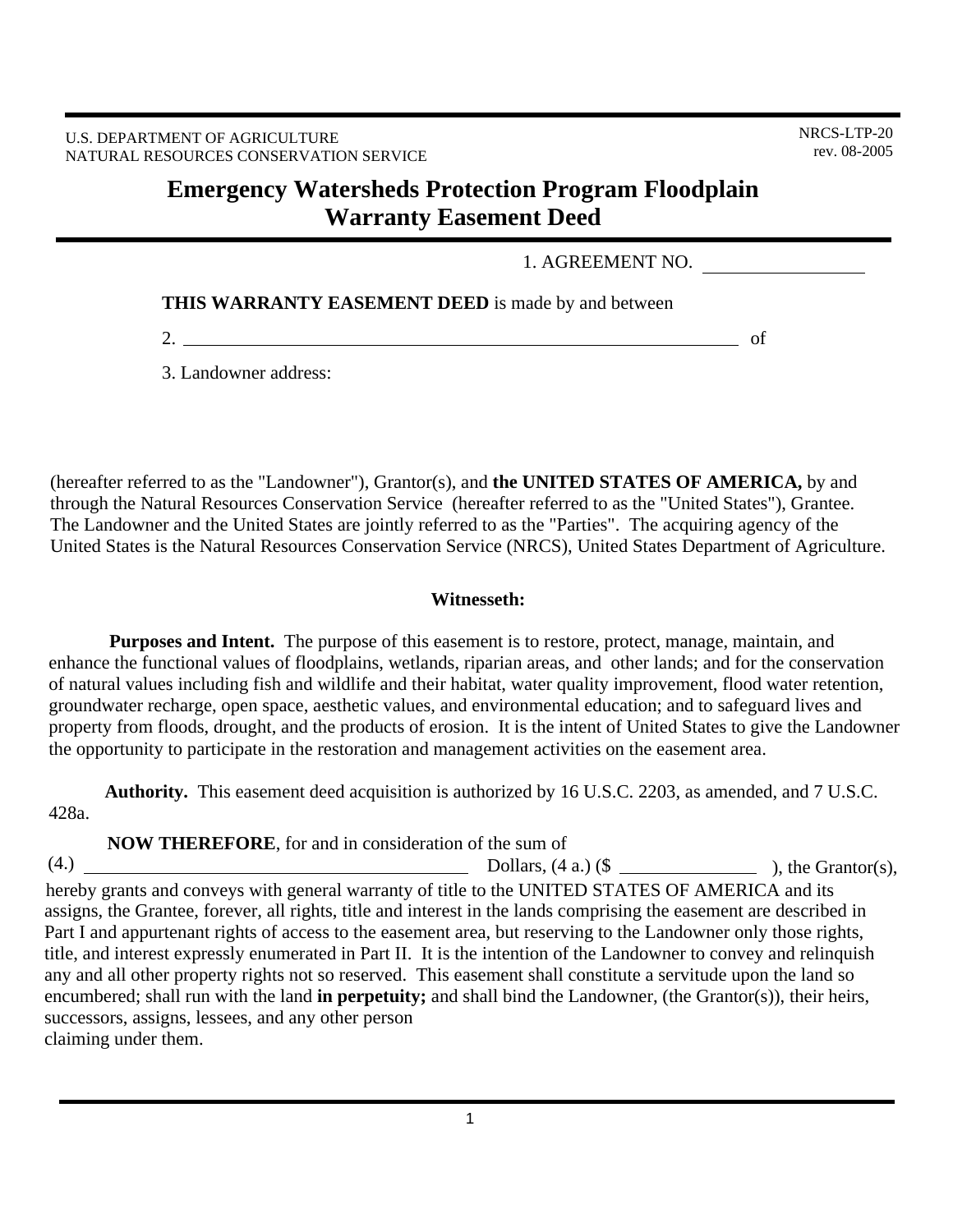SUBJECT, however, to all valid rights of record, if any.

**PART I. Description of the Easement Area.** The lands encumbered by this easement deed, referred to hereafter as the easement area, are described on EXHIBIT A which is appended to and made a part of this easement deed.

 TOGETHER with a right of access for ingress and egress to the easement area across adjacent or other properties of the Landowner. Such a right-of-way for access purposes is described in EXHIBIT B which is appended to and made a part of this easement deed.

**PART II. Reservation in the Landowner on the Easement Area.** Subject to the rights, title, and interest conveyed by this easement deed to the United States, the Landowner reserves:

- A. **Title.** Record title, along with the Landowner's right to convey, transfer, and otherwise alienate title to these reserved rights.
- B. **Quiet Enjoyment.** The right of quiet enjoyment of the rights reserved on the easement area.
- C. **Control of Access.** The right to prevent trespass and control access by the general public subject to the operation of State and Federal law.
- D. **Recreation Uses.** The right to undeveloped and recreation uses, including hunting and fishing, and including leasing of such rights for economic gain, pursuant to applicable State and Federal regulations that may be in effect at the time.
- E. **Subsurface Resources.** The right to oil, gas, minerals, and geothermal resources underlying the easement area, provided that any drilling or mining activities are to be located outside the boundaries of the easement area, unless activities within the boundaries are specified in accordance with the terms and conditions of EXHIBIT C.

**PART III. Obligations of the Landowner.** The Landowner shall comply with all terms and conditions of this easement, including the following:

- A. **Prohibitions.** Without otherwise limiting the rights of the United States acquired hereunder, it is expressly understood that the rights to the following activities and uses have been acquired by the United States and, unless authorized by the United States under Part IV, are prohibited of the Landowner on the easement area:
	- 1. haying, mowing, or seed harvesting for any reason;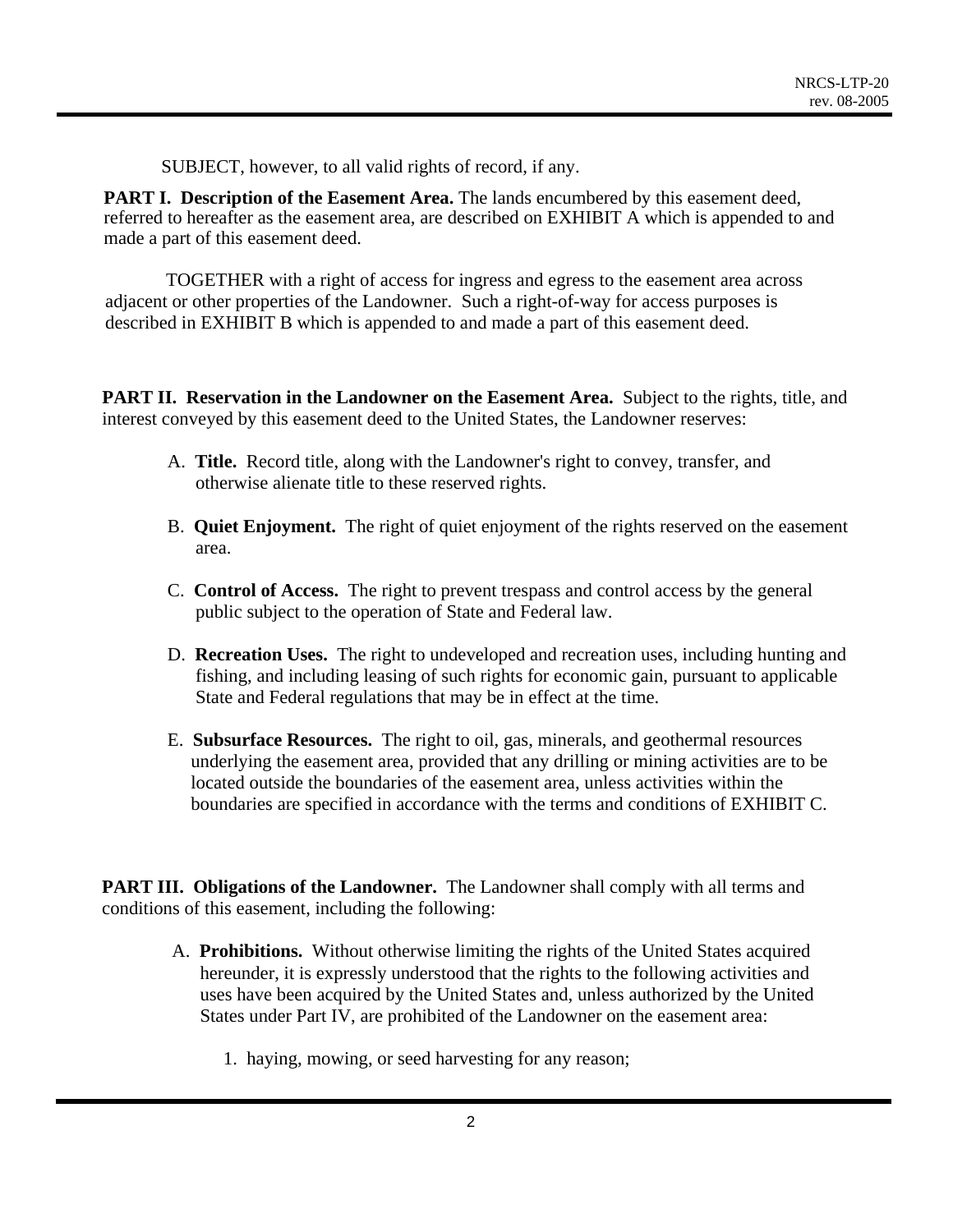- 2. altering of grassland, woodland, wildlife habitat or other natural features by burning, digging, plowing, disking, cutting or otherwise destroying the vegetative cover;
- 3. dumping refuse, wastes, sewage, or other debris;
- 4. harvesting wood products;
- 5. draining, dredging, channeling, filling, leveling, pumping, diking, impounding, or related activities, as well as altering or tampering with water control structures or devices;
- 6. diverting or causing or permitting the diversion of surface or underground water into, within, or out of the easement area by any means;
- 7. building or placing buildings or structures on the easement area;
- 8. planting or harvesting any crop;
- 9. grazing or allowing livestock on the easement area; and
- 10. disturbing or interfering with the nesting or brood-rearing activities of migratory birds.
- 11. receiving any disaster assistance form the Secretary of Agriculture.
- B. **Noxious Plants and Pests.** The Landowner is responsible for noxious weed control and emergency control of pests as required by all Federal, State, and local laws. A plan to control noxious weeds and pests must be approved in writing by the United States prior to implementation by the Landowner.
- C. **Fences.** Except for establishment cost incurred by the United States and replacement cost not due to the Landowner's negligence or malfeasance, all other costs involved in maintenance of fences and similar facilities to exclude livestock shall be the responsibility of the Landowner.
- D. **Taxes.** The Landowner shall pay any and all real property and other taxes and assessments, if any, which may be levied against the land.
- E. **Reporting.** The Landowner shall report to the United States any conditions or events which may adversely affect the wetland, wildlife, and other natural values of the easement area.

### **PART IV. Allowance of compatible Uses by the Landowner.**

- A. **General.** The United States may authorize, in writing and subject to such terms and conditions the United States may prescribe at its discretion, the use of the easement area for compatible economic uses, including, but not limited to, managed timber harvest, periodic haying, or grazing.
- B. **Limitations.** Compatible use authorization will only be made if, upon a determination by the United States in the exercise of its discretion and rights, that the proposed use is consistent with the long-term protection and enhancement of the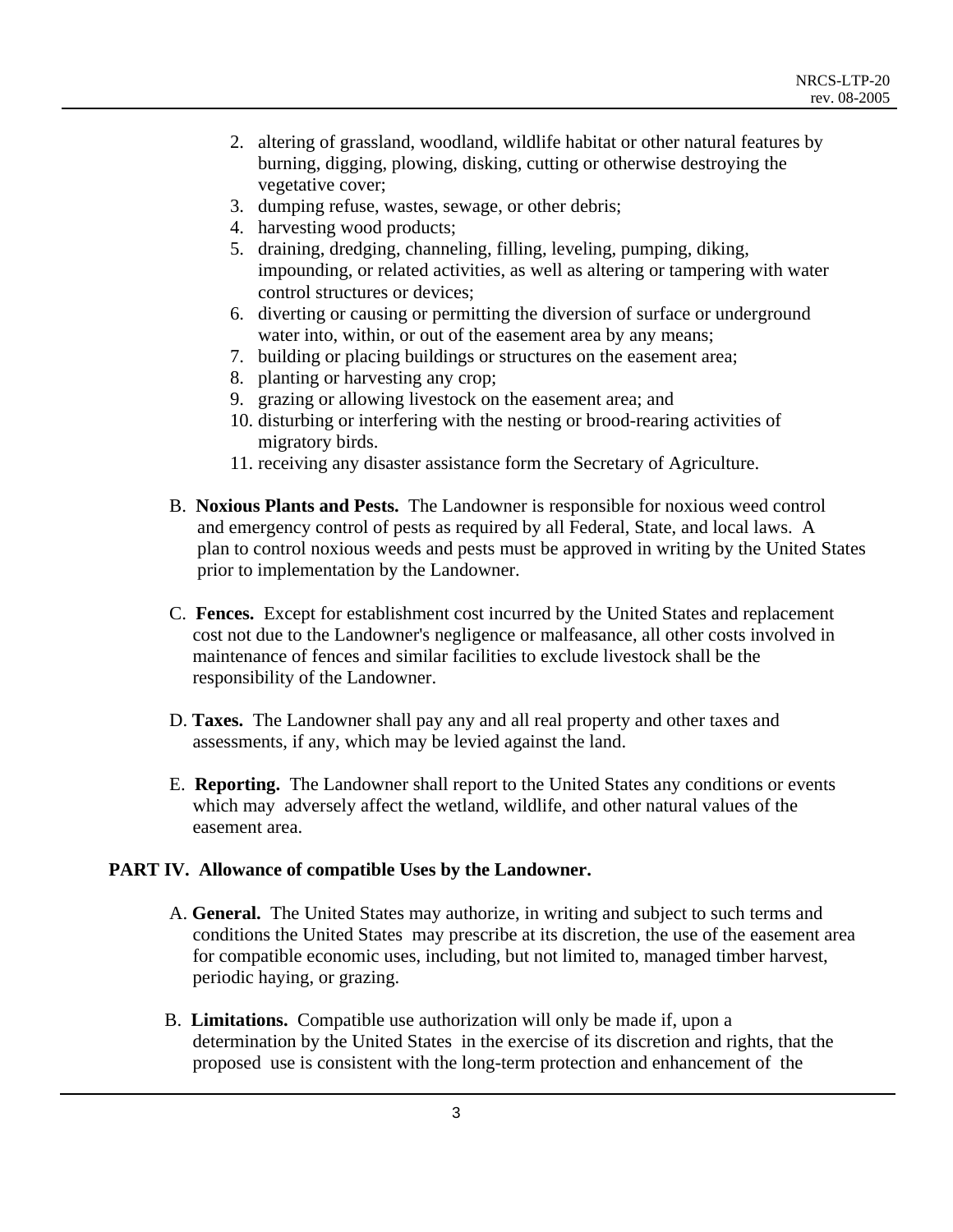floodplain, riparian, the wetland and other natural values of the easement area. The United States shall prescribe the amount, method, timing, intensity, and duration of the compatible use.

### **PART V. Rights of the United States.** The rights of the United States include:

- A. **Management Activities.** The Unites States shall have the right to enter unto the easement area to undertake, at its own expense or on a cost-share basis with the Landowner or other entity, any activities (including removal of levees or other hydrologic alteration) to restore, protect, manage, maintain, enhance, and monitor the floodplain and other natural values of the easement area. The United States, at its own cost, may apply to or impound additional waters on the easement area in order to maintain or improve wetland and other natural values.
- B. **Access.** The United States has a right of reasonable ingress and egress to the easement area over the Landowner's property, whether or not the property is adjacent or appurtenant to the easement area, for the exercise of any of the rights of the United States under this easement deed. The authorized representatives of the United States may utilize vehicles and other reasonable modes of transportation for access purposes. To the extent practical, the United States shall utilize the access identified in EXHIBIT B.
- C. **Easement Management.** The United States may delegate all or part of the management, monitoring or enforcement responsibilities under this easement to any entity authorized by law that the United States determines to have the appropriate authority, expertise and resources necessary to carry out such delegated responsibilities. State or Federal agencies may utilize their general statutory authorities in the administration of any delegated management, monitoring or enforcement responsibilities for this easement.
- D. **Violations and Remedies Enforcement.** The Parties agree that this easement deed may be introduced in any enforcement proceeding as the stipulation of the Parties hereto. If there is any failure of the Landowner to comply with any of the provisions of this easement deed, the United States or other delegated authority shall have any legal or equitable remedy provided by law and the right:
	- 1. To enter upon the easement area to perform necessary work for prevention of or remediation of damage to floodplain or other natural values; and,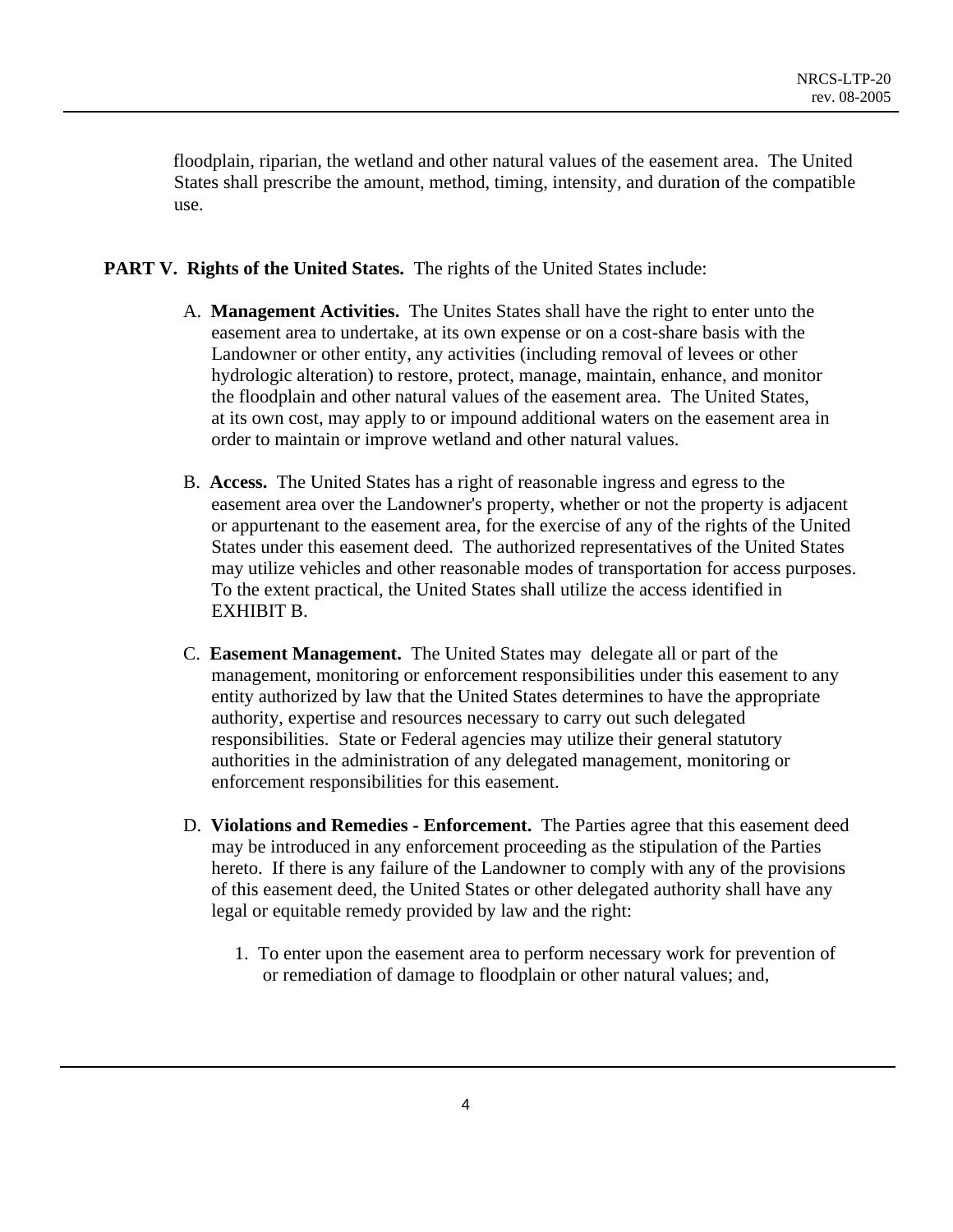2. To access all expenses incurred by the United States (including any legal fees or attorney fees) against the Landowner, to be owed immediately to the United States.

# **PART VI. General Provisions.**

- A. **Successors in Interest.** The rights granted to the United States shall accrue to any of its agents, successors, or assigns. All obligations of the Landowner under this easement deed shall also bind the Landowner's heirs, successors, agents, assigns, lessees, and any other person claiming under them. All the Landowners who are parties to this easement deed shall be jointly and severally liable for compliance with its terms.
- B. **Rules of Construction and Special Provisions.** All rights in the easement area not reserved by the Landowner shall be deemed acquired by the United States. Any ambiguities in this easement deed shall be construed in favor of the United States to effect the floodplain, wetland and conservation purposes for which this easement deed is being acquired. The property rights of the United States acquired under this easement shall be unaffected by any subsequent amendments or repeal of the Emergency Watersheds Program. If the Landowner receives the consideration for this easement in installments, the Parties agree that the conveyance of this easement shall be totally effective upon the payment of the first installment.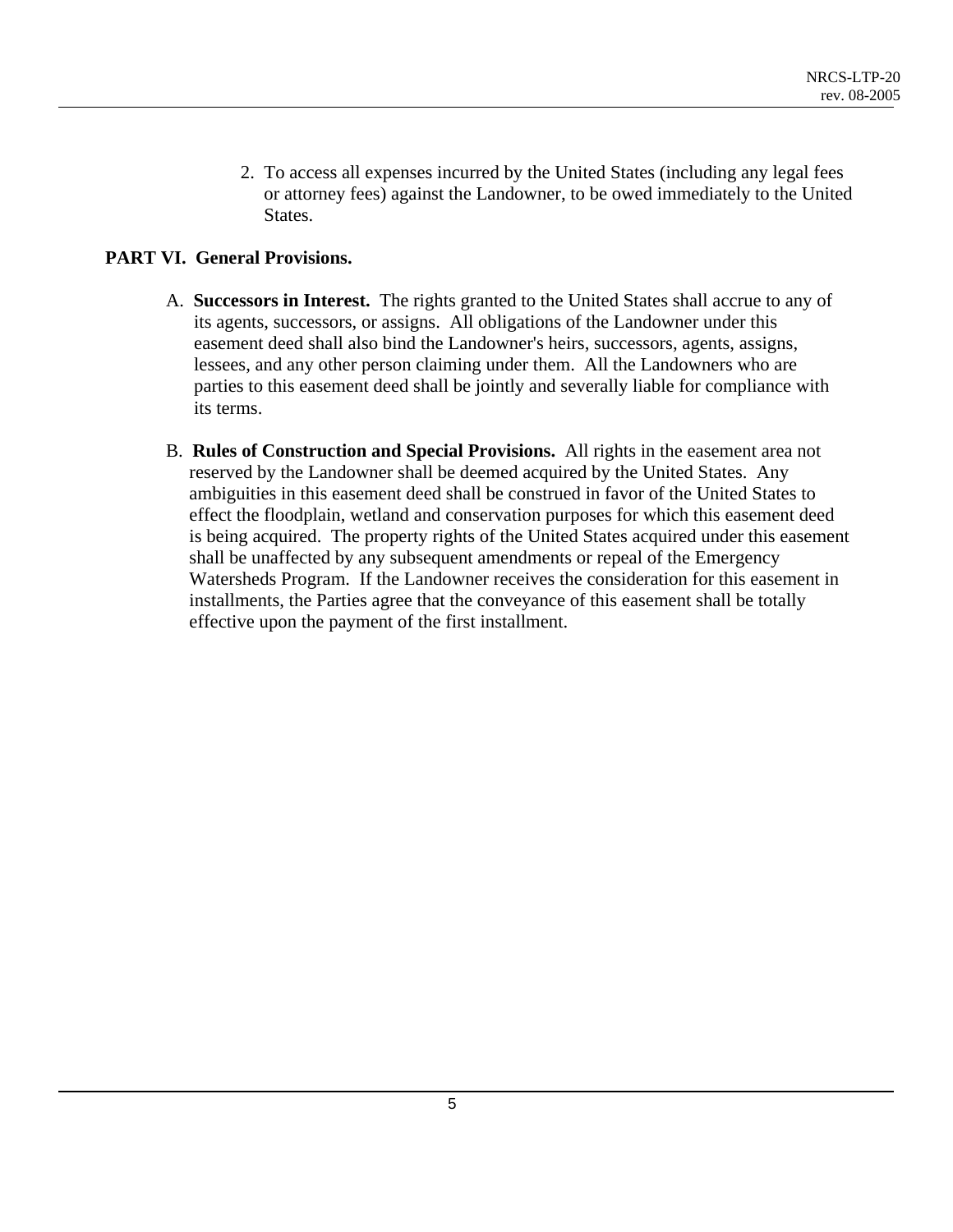**TO HAVE AND TO HOLD**, this Warranty Easement Deed is granted to the United States of America and its assigns forever. The Landowner covenants that he, she, or they are vested with good title to the easement area and will warrant and defend the same on behalf of the United States against all claims and demands. The Landowner covenants to comply with the terms and conditions enumerated in this document for the use of the easement area and adjacent lands for access, and to refrain from any activity not specifically allowed or that is inconsistent with the purposes of this easement deed.

|                                                                                       | 5. Dated this $\frac{1}{2}$ day of $\frac{1}{2}$ , 2 $\frac{1}{2}$ |                        |                                                                                                      |
|---------------------------------------------------------------------------------------|--------------------------------------------------------------------|------------------------|------------------------------------------------------------------------------------------------------|
| 6. Landowners (s):                                                                    |                                                                    |                        |                                                                                                      |
|                                                                                       | (Signature)                                                        |                        |                                                                                                      |
|                                                                                       |                                                                    | (Signature)            |                                                                                                      |
|                                                                                       |                                                                    | <b>ACKNOWLEDGEMENT</b> |                                                                                                      |
|                                                                                       | (This section is completed by Notary Public)                       |                        |                                                                                                      |
| <b>STATE OF:</b>                                                                      | <u> 1989 - Andrea Stadt, fransk politiker (d. 1989)</u>            |                        |                                                                                                      |
|                                                                                       | COUNTY OF: ————————————————                                        |                        |                                                                                                      |
|                                                                                       |                                                                    |                        | On this $\_\_\_\_$ day of $\_\_\_\_\_\_$ , 2 $\_\_\_\_\_\_$ , before me, the undersigned, a          |
|                                                                                       |                                                                    |                        | know or proved to me to be the person(s) described in and who executed the foregoing instrument, and |
| acknowledged that ____________ executed the same as ______________ free act and deed. |                                                                    |                        |                                                                                                      |
| years first above written.                                                            |                                                                    |                        | IN TESTIMONY WHEREOF, I have hereunto set my hand and official seal the day and                      |

| Notary Public for the State of |  |
|--------------------------------|--|
| Residing at $\equiv$           |  |
| <b>My Commission Expires</b>   |  |